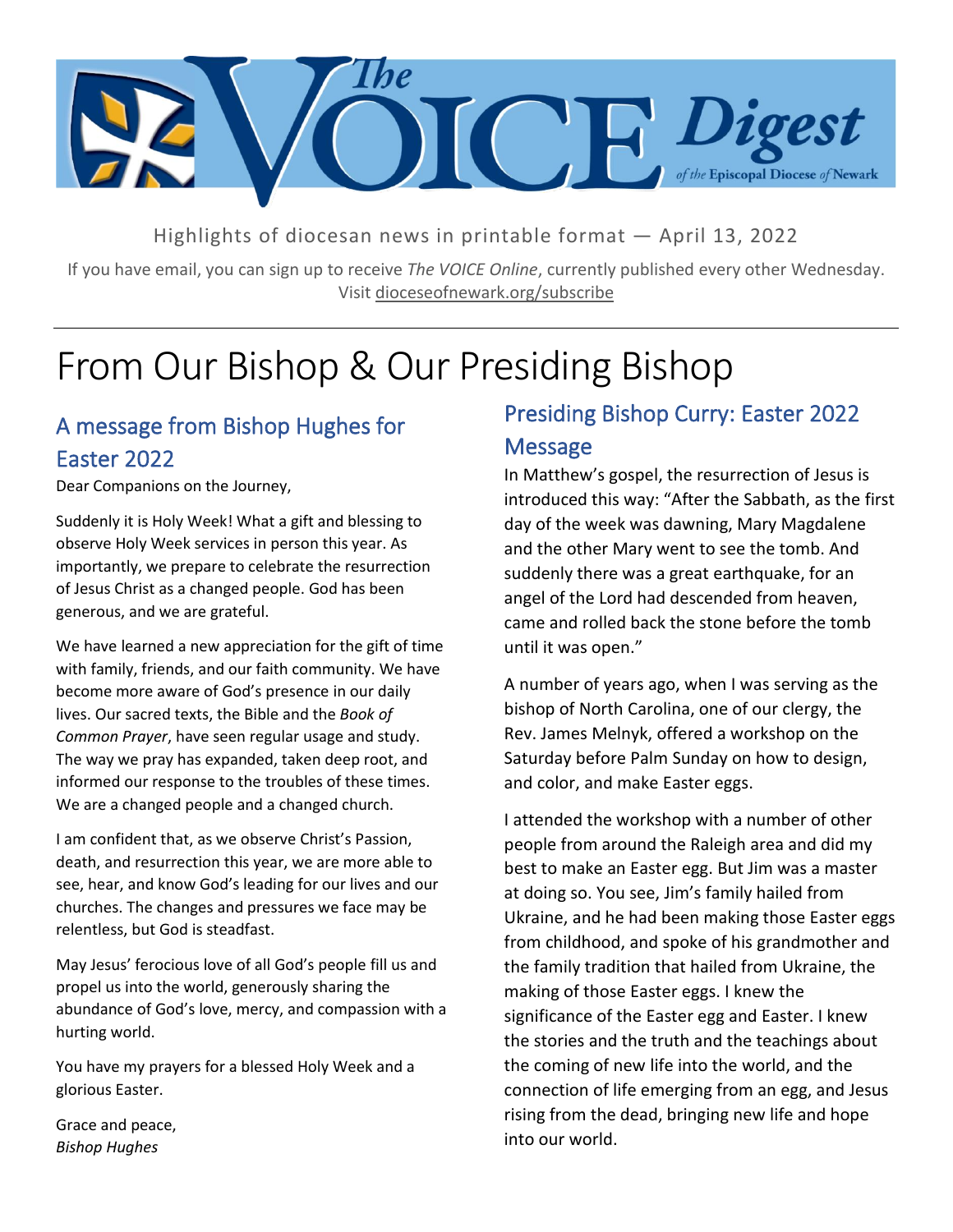But it became clear to me, in the last month or so, in this time when the people of the Ukraine are struggling for their freedom, struggling to be what God intends for all people to be, free people, that, that egg, which is deeply embedded in the life and the consciousness of the people of Ukraine, that those Easter eggs are not just mere symbols, but reminders of the reality of the resurrection of Jesus. Think back. On Palm Sunday, Jesus entered Jerusalem, as we know, riding on a donkey. That was a deliberate act on his part.

He entered Jerusalem at about same time that Pontius Pilate, the governor of Rome, would've been entering the city from the other side, from the other gate. Pilate would've been riding a war horse, accompanied by a cavalry and infantry. He would've been riding in the streets of Jerusalem at this, the dawn of the Passover, which was a celebration of Jewish freedom. Harking back to the days of Moses and the Exodus, Pilate knew that the people would remember that God decreed freedom for all people, and that the Roman empire, which held Judea as a colony, would need to put down, by brute force, any attempt to strike a blow for their freedom.

So, Pilate entered Jerusalem on a war horse, and Jesus entered Jerusalem on a donkey. The way of humility, the way of the love that we know from the God who is love, the way of truth, the way of compassion, the way of justice, the way of God, the way of love. That way faced the way of the world, brute force, totalitarian power, injustice, bigotry, violence, embodied in Pontius Pilate, governor of Rome. And the rest of the week was a conflict between the way of the empire and the way of the kingdom or the reign of God's love.

On Friday, the empire struck. Jesus was executed on the orders of the governor of Rome. He was killed, and hope seemed to die with him. His followers fled, save those few women who stood by the cross, and save old Joseph of Arimathea and Nicodemus, who provided a tomb for the body of Jesus. The Scripture says they placed his body in

the tomb and rolled the stone in front of the tomb. And there he lay dead, lifeless. There their hopes dashed on the altars of reality, their truth was crushed to earth. Their love itself seemed to die.

Then early Sunday morning, Mary Magdalene, and at least one other, and maybe a few other women, went to the tomb to anoint his body, to do the rites of burial that were customary. But when they got there, they realized that there had been an earthquake, that the earth, if you will, had been cracked open, and that the tomb was empty. The tomb was open and empty. The earth had been cracked open, and they would soon discover that Jesus had been raised from the dead. The earth cracking open, the tomb opening like an egg cracked open, and new life emerging from it.

That is the victory of life. That is the victory of love. That is the victory of God. The resurrection of Jesus is the victory that we can believe in and live by.

Many years before South Africa ever saw its new day of freedom, I heard Desmond Tutu in Columbus, Ohio. This was in the mid-1980s. This was while Nelson Mandela was still in prison, while there was no hope of deliverance. I heard him say in his speech that I believe that one day my beloved South Africa will be free for all of her children, Black, white, colored, Asian, Indian, all of her children.

I believe it, because I believe that God has a dream for South Africa, and nothing can stop God's dream. And I believe that because I believe that God raised Jesus from the dead, and nothing can stop God. Easter is the celebration of the victory of God. The earth, like an egg, has been cracked open, and Jesus has been raised alive and new, and love is victorious.

In the year 2020, in that first Easter during the pandemic, when our church buildings were closed, we broadcast an Easter service from the National Cathedral, and members of our communication team organized for, what may have been the first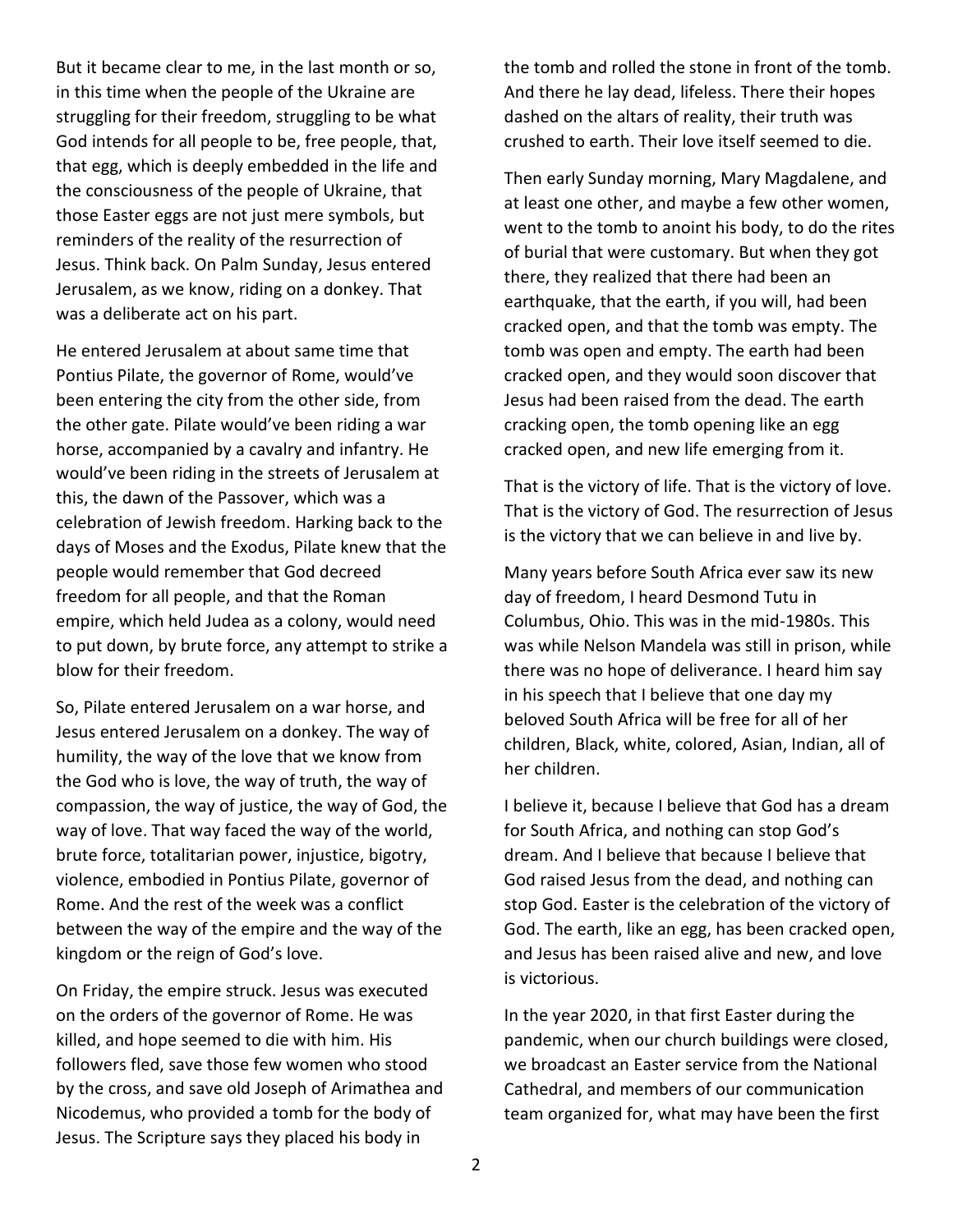time in our church's history, organized an online choir.

And they sang an ancient Easter hymn. It sings of this victory, this victory of love of God. The strife is o'er, the battle done. The victory of life is won. The sound of triumph has begun. Alleluia, alleluia. The victory is won. Our task is to live in that victory, to live out that love until the prayer that Jesus taught us, thy kingdom come, thy will be done on earth as it is in heaven. And so this Easter, behold, the Ukrainian Easter egg, for the victory of love and life is one.

# Features

### April update from our diocesan Good News Gardens *By Julie Crawford*

#### With the call of Spring, activities moved forward at the Garden of Hope at the Community of St. John Baptist (CSJB) in Mendham. The mission of the Good News Gardens movement, as led by The Episcopal Church, is to partner with people in transformational agrarian ministry that feeds body, mind, and spirit. Good News Gardens is a churchwide movement of individuals, congregations, schools, colleges, seminaries, monasteries, camps and conference centers involved in a variety of food and creation care ministries – gardening, farming, beekeeping, composting, gleaning, feeding, and food justice advocacy. Collectively Good News Gardens share their abundance, their prayers, and the Way of Love in their communities and beyond.

CSJB has been blessed with the presence of Mendham Boy Scout Troop 1. In March, Eagle Scout Candidate Bret Kiefer of Chester mobilized three different work teams to make progress on a number of tasks: garden house foundation and framing; compost bin construction; hedge trimming; demolition of rotting boards; ground preparation for new beds; and leaf blowing and

black walnut nut collection around the Community's St. Marguerite's Retreat Center. The Scouts ages 8 to 19 participated, and their efforts so far have earned them over 200 hours of community service credit for their advancement in scout levels. Kudos to Bret for his leadership skills.

The Scouts will return in April to install a different type of bed at the garden, one rooted in agrarian practices for over a century in England. The Troop will also complete the garden path mulching and fencing restoration. The Scouts also did some leaf blowing and black walnut nut removal, and spent some time clearing the labyrinth of sticks and leaves.

One goal of Good News Gardens is placement of spaces for contemplative gardening. The Convent has an old patio in need of restoration and is in search of options for restoration of this Sacred Space. The Rev. Pamela Dolan, an Episcopal priest in California and author of Contemplative Gardening, recently presented for Good News Gardens on that topic.

Upcoming work at The Garden of Hope will involve volunteers from Holy Trinity, West Orange who are scheduling a work day this Spring to help with garden preparations in Mendham. Holy Trinity maintains an active Food Pantry. Other active registered gardens with the diocese include St. Gregory's, Parsippany and St. Andrews and Holy Communion, South Orange. Consider asking members of your congregations to come forth for this Creation Care ministry.

This past year the Garden of Hope, Church of the Messiah, Chester and St. Peter's, Morristown registered for the Agrarian Ministries program which provides an abundance of support towards the mission of providing food security and biodiversity.

The Goods News Gardens initiative, which is identified under Creation Care Agrarian Ministries, now has been added to the Episcopal Asset Map. If